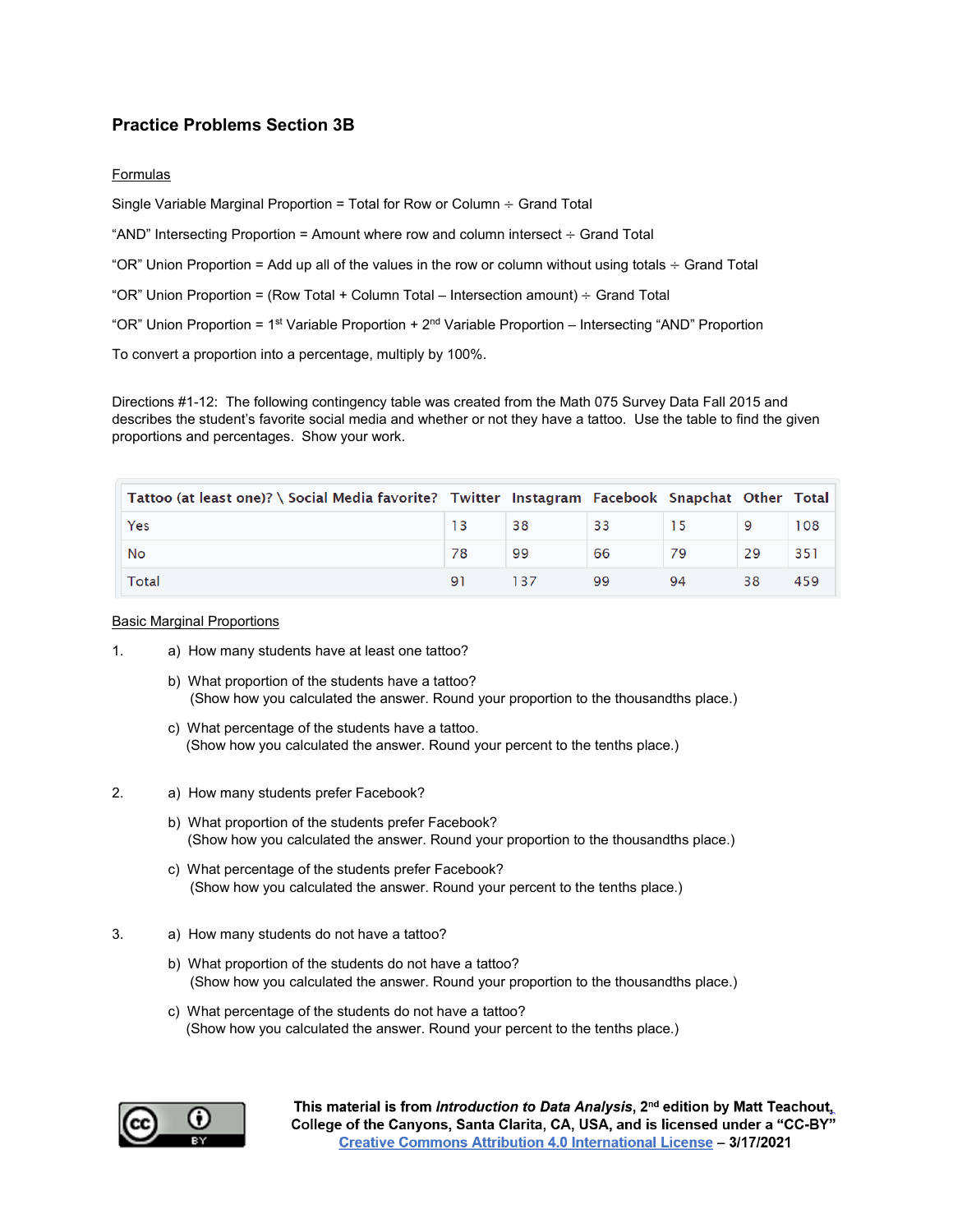- 4. a) How many students prefer Instagram?
	- b) What proportion of the students prefer Instagram? (Show how you calculated the answer. Round your proportion to the thousandths place.)
	- c) What percentage of the students prefer Instagram? (Show how you calculated the answer. Round your percent to the tenths place.)

## Joint Proportions "AND"

| Tattoo (at least one)? \ Social Media favorite? Twitter Instagram Facebook Snapchat Other Total |    |     |    |    |     |
|-------------------------------------------------------------------------------------------------|----|-----|----|----|-----|
| Yes                                                                                             | 38 | -33 |    |    | 108 |
| No                                                                                              | 99 | 66  |    | 29 | 351 |
| Total                                                                                           |    | 99  | 94 |    | 459 |

5. a) How many students both have a tattoo and prefer Facebook?

- b) What proportion of the students both have a tattoo and prefer Facebook? (Show how you calculated the answer. Round your proportion to the thousandths place.)
- c) What percentage of the students both have a tattoo and prefer Facebook? (Show how you calculated the answer. Round your percent to the tenths place.)

6. a) How many students both do not have a tattoo and prefer Instagram?

- b) What proportion of the students both do not have a tattoo and prefer Instagram? (Show how you calculated the answer. Round your proportion to the thousandths place.)
- c) What percentage of the students both do not have a tattoo and prefer Instagram? (Show how you calculated the answer. Round your percent to the tenths place.)
- 7. a) How many students both do not have a tattoo and prefer Snapchat?
	- b) What proportion of the students both do not have a tattoo and prefer Snapchat? (Show how you calculated the answer. Round your proportion to the thousandths place.)
	- c) What percentage of the students both do not have a tattoo and prefer Snapchat? (Show how you calculated the answer. Round your percent to the tenths place.)
- 8. a) How many students both have a tattoo and prefer "Other" social media?
	- b) What proportion of the students both have a tattoo and prefer "Other" social media? (Show how you calculated the answer. Round your proportion to the thousandths place.)
	- c) What percentage of the students both have a tattoo and prefer "Other" social media? (Show how you calculated the answer. Round your percent to the tenths place.)

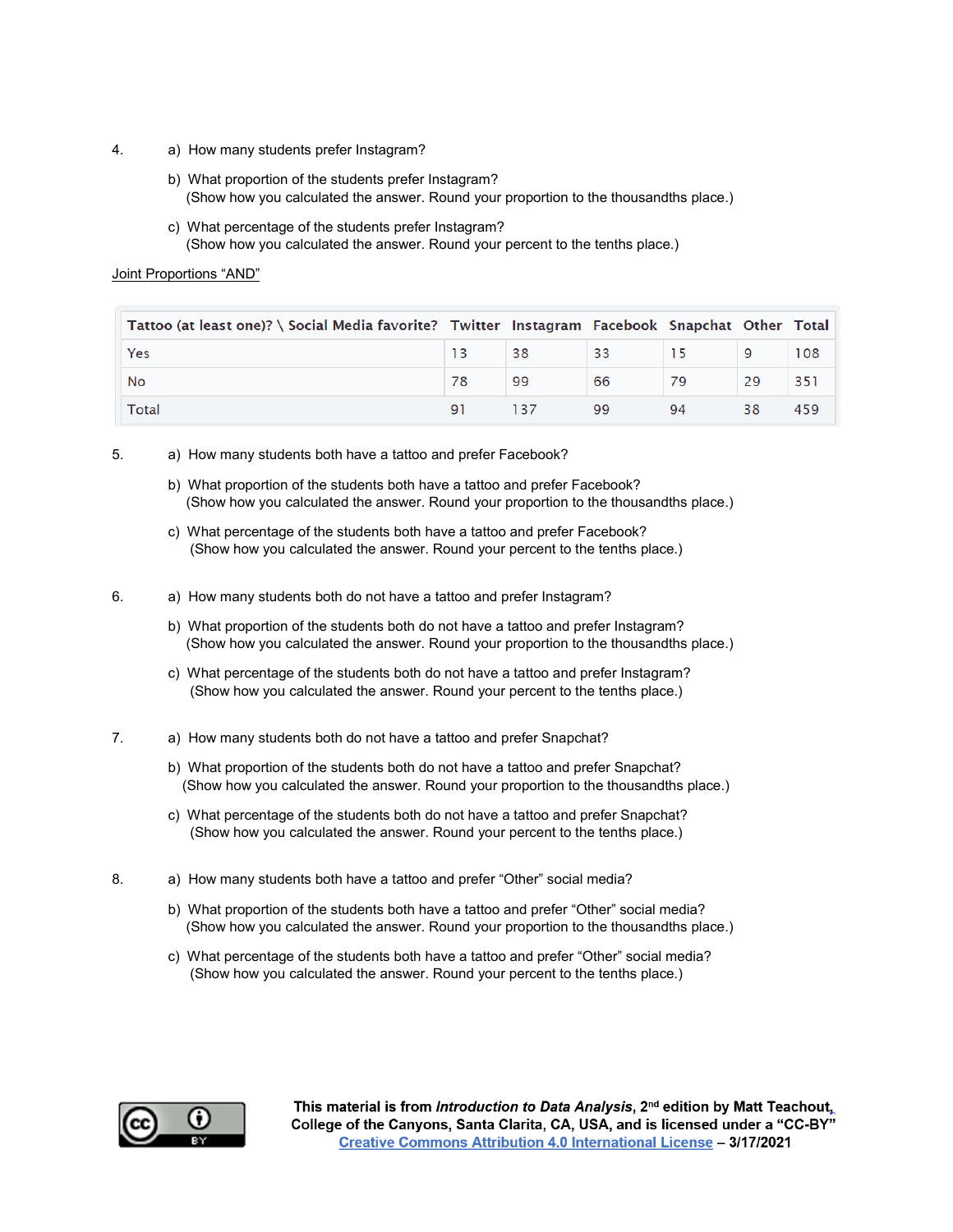### Joint Proportions "OR"

| Tattoo (at least one)? \ Social Media favorite? Twitter Instagram Facebook Snapchat Other Total |     |     |    |    |    |     |
|-------------------------------------------------------------------------------------------------|-----|-----|----|----|----|-----|
| Yes                                                                                             |     | 38  | 33 |    | 9  | 108 |
| No                                                                                              | 78  | 99  | 66 | 79 | 29 | 351 |
| Total                                                                                           | Q 1 | 137 | 99 | 94 | 38 | 459 |

- 9. a) How many total students either have a tattoo or prefer Facebook? (Show how you calculated the answer.)
	- b) What proportion of the students either have a tattoo or prefer Facebook? (Show how you calculated the answer. Round your proportion to the thousandths place.)
	- c) What percentage of the students either have a tattoo or prefer Facebook? (Show how you calculated the answer. Round your percent to the tenths place.)
- 10. a) How many students either do not have a tattoo or prefer Instagram? (Show how you calculated the answer.)
	- b) What proportion of the students either do not have a tattoo or prefer Instagram? (Show how you calculated the answer. Round your proportion to the thousandths place.)
	- c) What percentage of the students either do not have a tattoo or prefer Instagram? (Show how you calculated the answer. Round your percent to the tenths place.)
- 11. a) How many students prefer either Twitter or Snapchat? (Show how you calculated the answer.)
	- b) What proportion of the students prefer either Twitter or Snapchat? (Show how you calculated the answer. Round your proportion to the thousandths place.)
	- c) What percentage of the students prefer either Twitter or Snapchat? (Show how you calculated the answer. Round your percent to the tenths place.)
- 12. a) How many students either have a tattoo or prefer "Other" social media? (Show how you calculated the answer.)
	- b) What proportion of the students either have a tattoo or prefer "Other" social media? (Show how you calculated the answer. Round your proportion to the thousandths place.)
	- c) What percentage of the students either have a tattoo or prefer "Other" social media? (Show how you calculated the answer. Round your percent to the tenths place.)